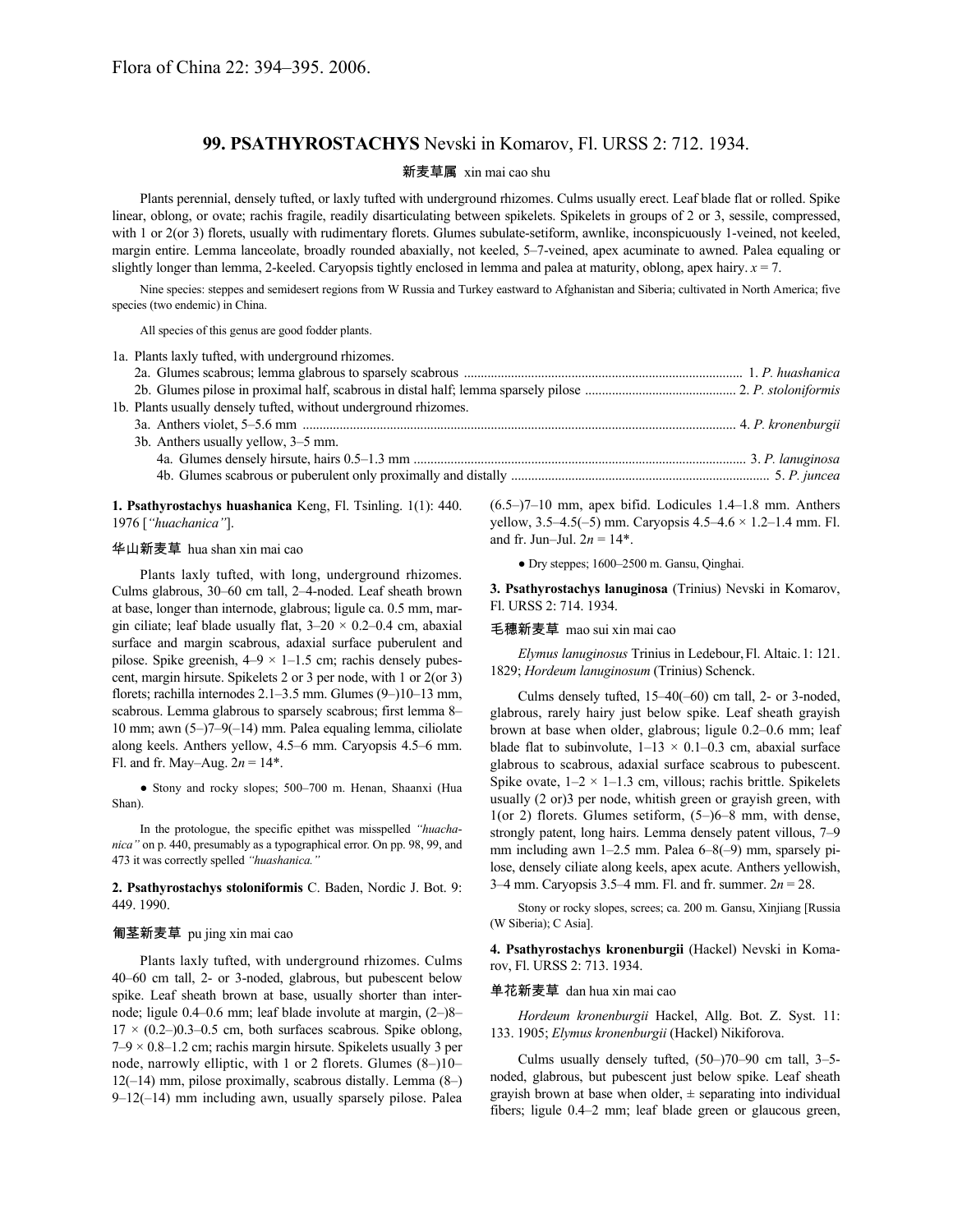flat,  $3-13 \times 0.2-5$  cm. Spike greenish,  $5-7 \times 0.9-1.2$  cm; rachis pubescent, margin hirsute. Spikelets usually 3 per node, narrowly ovate, 0.8–1 cm, with 1(or 2) florets. Glumes violet tinged, (6.5–)8–10 mm, pilose. Lemma 6–12 mm, prominently 5-veined, pilose, tapering into a short awn (1.8–)2–3.5 mm. Palea equaling lemma, ciliate along keels. Lodicules 0.6–1.3 mm. Anthers violet, 5–6 mm. Caryopsis 4–4.5 mm. Fl. and fr. Jun– Aug.  $2n = 14$ .

Grassy places on mountain slopes or river banks. Gansu, Qinghai, Xinjiang [Russia; C Asia].

**5. Psathyrostachys juncea** (Fischer) Nevski in Komarov, Fl. URSS 2: 714. 1934.

### 新麦草 xin mai cao

Culms densely tufted, 50–80(–100) cm tall, 2–4-noded, smooth and glabrous, scabrous, or with dense, short, soft hairs below spike. Leaf sheath smooth, glabrous; ligule 0.3–1 mm; leaf blade glaucous to grayish green, flat or involute,  $4-18 \times$ 0.2–8 cm, glabrous to scabrous, margin scabrous. Spike (5–)9–  $12 \times (0.5-)0.7-1.2$  cm; rachis very brittle, puberulent, margin hirsute. Spikelets 2 or 3 per node, greenish, yellowish brown at maturity, narrowly elliptic, 0.8–1.1 cm, with 1 or 2(or 3) florets. Glumes (4–)5–8 mm, obscurely 1-veined, scabrous or puberulent only proximally and distally. Lemma lanceolate, (7–)8–11 mm including awn  $1-2(-3)$  mm, usually with short, stiff hairs or long, soft hairs. Palea slightly shorter than lemma. Lodicules 1.3–1.5 mm. Anthers yellow or purple, 3.8–4.8 mm. Caryopsis 4.3–5 mm. Fl. and fr. May–Sep.

Grasslands on mountain slopes, stony or pebbly calcareous or schistose mountain slopes, steppes, roadsides, or as a field weed; 1500– 2000(–5500) m. Gansu, Nei Mongol, Xinjiang [Kazakhstan, Kyrgyzstan, Russia; cultivated in North America].

- 1a. Culms below spike smooth and glabrous, or scabrous; anthers yellow ......................... 5a. var. *juncea*
- 1b. Culms with dense, short, soft hairs below spike; anthers purple .............................. 5b. var. *hyalantha*

#### **5a. Psathyrostachys juncea** var. **juncea**

新麦草(原变种) xin mai cao (yuan bian zhong)

*Elymus junceus* Fischer, Mém. Soc. Imp. Naturalistes Moscou 1: 25. 1811; *E. junceus* var. *villosus* Drobow.

Culms below spike smooth and glabrous, or scabrous. Anthers yellow. Fl. and fr. May–Sep.  $2n = 14$ .

Stony or pebbly calcareous or schistose mountain slopes, steppes, roadsides, or as a field weed; below 5500 m. Gansu, Nei Mongol, Xinjiang [Kazakhstan, Russia (Siberia); cultivated in North America].

**5b. Psathyrostachys juncea** var. **hyalantha** (Ruprecht) S. L. Chen, Novon 7: 229. 1997.

#### 紫药新麦草 zi yao xin mai cao

*Elymus hyalanthus* Ruprecht, Mém. Acad. Imp. Sci. Saint Pétersbourg, Sér. 7, 14: 36. 1869; *Psathyrostachys hyalantha* (Ruprecht) Tzvelev; *P. juncea* subsp. *hyalantha* (Ruprecht) Tzvelev.

Culms with dense, short, soft hairs below spike. Anthers purple, 3–4 mm. Fl. and fr. late summer to autumn.

Grasslands on mountain slopes, steppes; 1500–2000 m. Xinjiang [Kyrgyzstan, Russia].